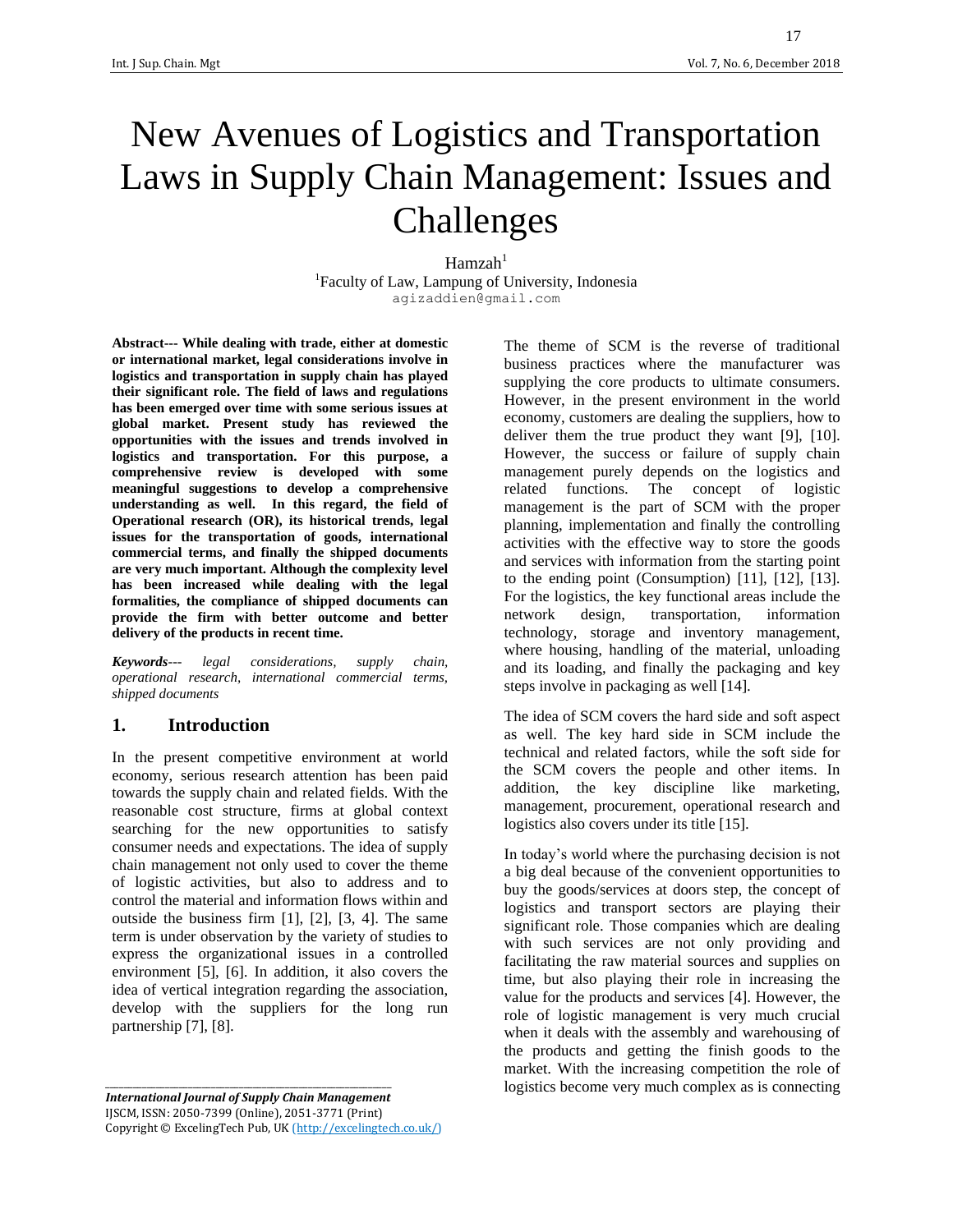the people and market in a physical way like the virtual network over the internet. In its traditional approach, SCM has significant influence from the logistics and transportations including distribution and marketing as well. however, the focus on the idea of logistics and transportations laws with opportunities and latest trend is not under accurate discussion in existing studies. To under the concept of new opportunities in logistics and transportations laws, there is strong need to get the true meaning of key era in the evaluation of SCM. [16] has explained these era in a significant approach. These include the creation era in which supply chain management and related terms has been used in the American industry by some consultant back in the year 1980s. however, the term SCM was of great interest before the start of  $20<sup>th</sup>$ century specifically at the time of start of assembly line. The  $2<sup>nd</sup>$  time duration for the supply chain is known as the integration era where SCM, were numerous studies have been highlighted and developed during the time of electronic data interchange or EDI and enterprise resource planning (ERP) and related system as well. The third-time period is categorized at the globalization with the global idea of SCM in the business organization with the core focus on competitive advantage, creation of more values for the customers, and finally the reduction of cost. The fourth phase is captured under the title of specialization phase one in which industries and business firms started to focus on core competencies with the adoption of specialization model. However, the specialization phase two has

covered the supply starting of transportation, brokerages, management of warehouse. This field also cover the logistics aspects of supply planning and performance. Figure 1.1 explains the trends in logistics and transportation in Indonesian market.

## **2. Logistics and Transportation**

The concept of logistics management can be explained as the part of overall SCM activities, which focus on the planning, implementation and finally the controlling phases for the efficient and effective storage of products and services with the relevant information. This information and other activities start from the starting point to the ending point while satisfying the customer needs and wants [17]. On the other hand, the idea of transportation covers the physical movement of goods and services with some good mean and it is the process to create a link between the supplies and consumer supply chain. Numerous means to transportation has been discussed in existing literature with the meaningful advantages and drawbacks as well…. To measure the performance in transportation, availability of the product, time to prepare the product, transit time with their delivery on time and finally the accurate billing of the products and services. The idea of logistic capture getting the items where they need with their optimal prices, while transportation covers the delivery or movement of goods and services in a best way [18], [3], [19].

|  | <b>Service Trend</b>                                                                                                                                                                                    |
|--|---------------------------------------------------------------------------------------------------------------------------------------------------------------------------------------------------------|
|  | • Higher inclination toward outsourcing variety of value added services<br>- Logistics service providers need to work toward more value-added services<br>while strengthening the intermediate services |
|  | <b>Customer Trend</b>                                                                                                                                                                                   |
|  | • Service quality and reliability are top priorities when selecting logistics service<br>providers                                                                                                      |
|  | • End users are moving toward integrated supply chains with professional service<br>providers                                                                                                           |
|  | <b>Economic Trend</b>                                                                                                                                                                                   |
|  | • Growth of Indonesian logistics market fuelled by growth of external trade and<br>sustained inflow of FDI                                                                                              |
|  | • Rising intra-Asia trade favors the transportation & logistics industry                                                                                                                                |
|  | <b>Business Trend</b>                                                                                                                                                                                   |
|  | • Oil & Gas Logistics                                                                                                                                                                                   |
|  | Infrastructure Project Logistics                                                                                                                                                                        |
|  | Food & Fresh Produce Logistics                                                                                                                                                                          |

**Transportation & Logistics Market: Key Trends** 

**Figure 1.** Trends for the transportation and logistics market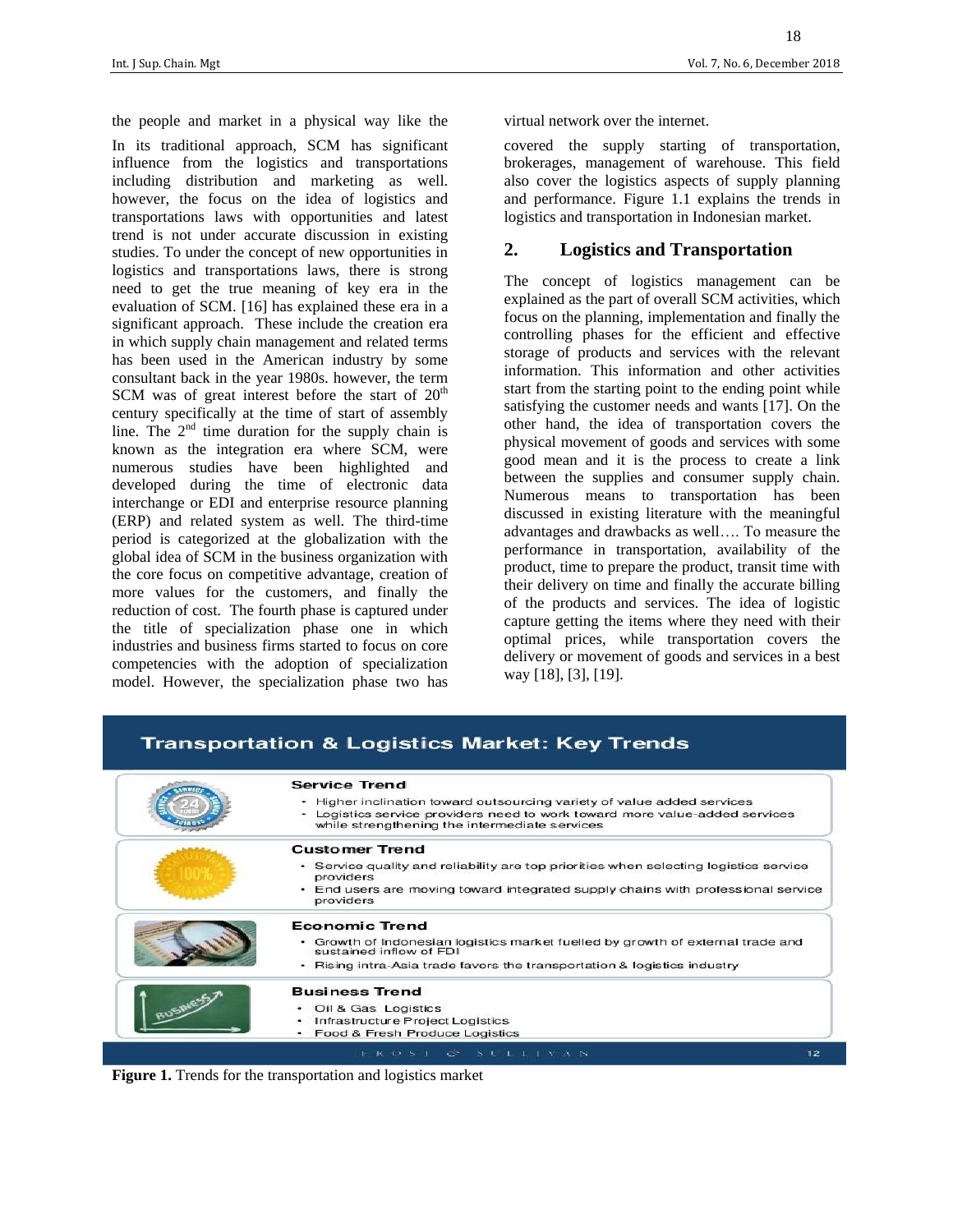Long before the invention of computer, the field of transportation and logistics management has been entitled under operational research with the aim to support the key decision making as well. After the development of optimization models, the field of operational research has significantly contributed towards the transportation in making it more efficient. To improve the decision-making process OR has contributed in a significant way while capturing the complexities of the problem [20], [21], [22], [23].

# **3. Historical Review for the trends in Transportation and Logistic**

The history of logistics and transportation is considered as old as the human being. However, significant milestones have been achieved in this regard. The invention of railroad has been done during the start of  $19<sup>th</sup>$  century and airplane of 1903 and sea container back in 1956 which has impacted on the sea transportation significantly [14]. In the recent time, both logistic and supply chain management has been entitled as the key functional areas in the business firms with the focus on the delivery of goods when and where they are in need

by the consumers and other users [3, 4, 24, 25]. The idea of transportation management can be viewed as the part of logistics while talking about the business process and related models. In the older time, the concept of freight transportation has been separated from the people transportation problem. The idea of freight transportation captures the issues in the private sector while OR has provided significant ways for the solution of these issues [26], [27].

The problem of logistics and transportation has been examined since long by the researchers in the field of SCM and OR. As reported by [28], it is found that the very first contribution in this regard was done by Tolsto, back in the year 1930, in which his major focus was on the issues related to the transportation. He has studied the problems, issues and trend in transportation and related laws with the significant solutions and probably the very first contributor in the idea of optimal solution to the problem of transportation and logistics. However, the historical review of operational research in the field of transportation and logistics is followed by the development of communication technologies. The overall historical trends in the field of logistics and transportation can be viewed in the study of [29].

**Table 1:** Historical Trends in Operational Research

| <b>Time Duration</b> | <b>Key trends</b>                                  |
|----------------------|----------------------------------------------------|
| 1960-1970            | <b>Emergence of Transportation Science</b>         |
| 1980s                | common carriers and private fleets                 |
| 1990s                | passenger and freight transportation               |
| 2000/2010            | Transportation and logistics (Growing Application) |

As discussed earlier, the idea of transportation covers the traffic and public transportation while the logistic is known as a very young field which focuses on the inventory management with the physical distribution as well. During the time of 1960-1970, various programmed languages were developed to properly integrate the idea of transportation and logistics as well. However, after this time, the period of common carries and private fleets have been emerged in which rails and sea transportation has been emerged with the air transportation as well. During the time of 1980s, home computer system was developed with the personal productivity as well. after the period of 1980s, transportation include the passenger and freight has been emerged with the development of logistics and considerable level of focus is made on the logistic and supply chain management. Since the time of 1990s, the idea of internet has its significant impression on the commerce and industry with the online shopping concept. After the 1990s, the era of 2000/2010 has been started with the primary focus on the logistics and transportation with minimizing the gap for the traditional freight and passenger transportation as well.

# **4. Legal issues in Transporting the Goods in Recent Time**

Various legal issues are involved while dealing with the shipment of goods through some transportation means at international context. However, success applications of legal requirements can save the business firm from the legal complications regarding punishment and fines which are critical component in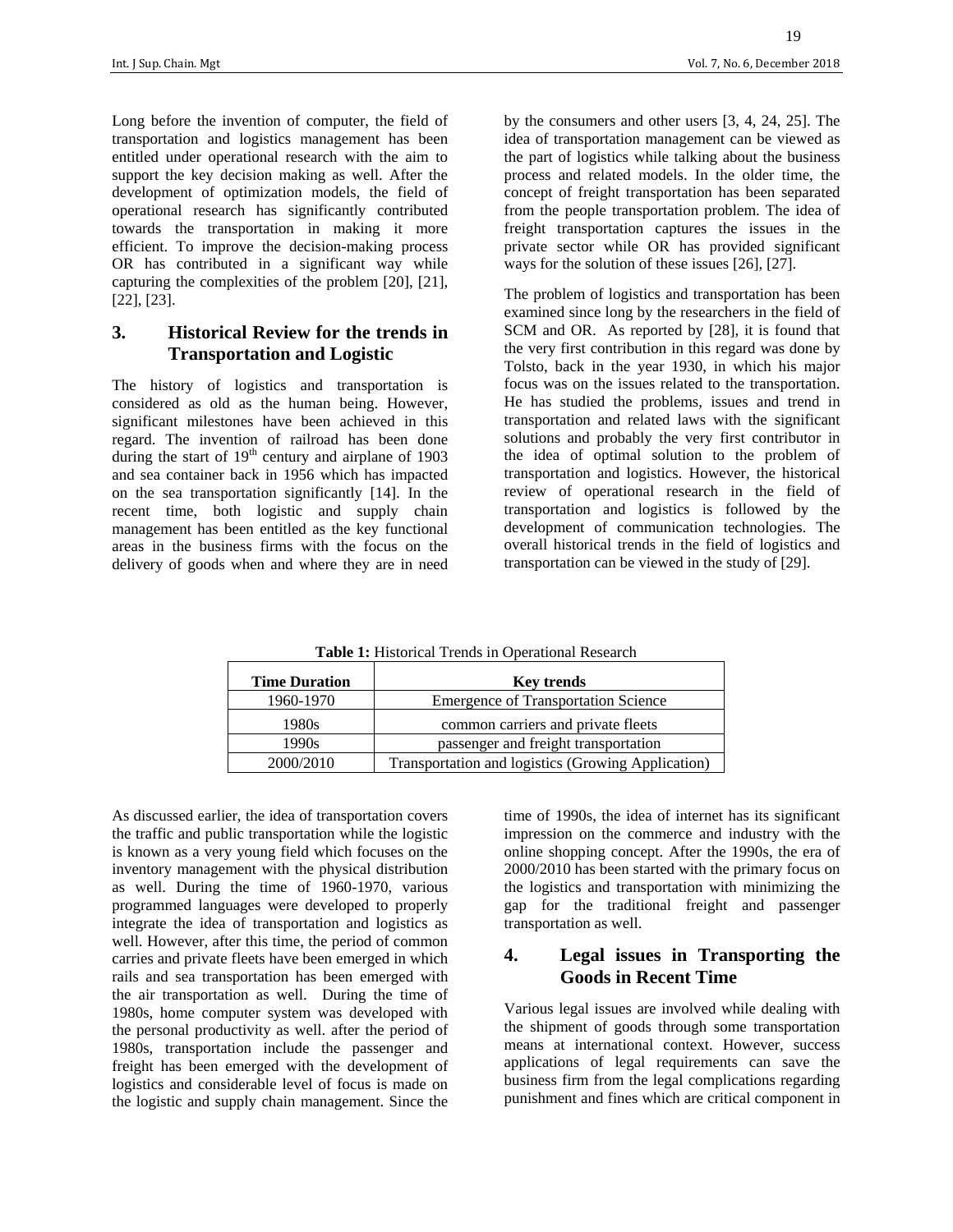the success of any industry. The idea of legal issues arises for the business firm when dealing with the varying laws at global market. Followings are the key potential legal areas which are under consideration as explained by while dealing with international transportation of goods [30].

#### **4.1 Transporting the perilous Goods**

The shipment of risky, hazardous or perilous items is highly regulated with the due cause. Back in the year 2004, the administration under the title of pipeline and hazardous material safety administration or PHMSA has been developed to deal with the oversee shipment and delivery of risky materials either in land, sea or air. Those who will fail to compile with the regulations as explained by PHMSA will be fined up to \$500,000 amount with the jail of up to five years as decided by the international court for law and justice. The key issues related to the hazardous material and its international transportation covers that material is assumed to be not in the category of risky or hazardous. In addition, non-consideration of regulatory compliance between the various mode of transportation like air and sea or highway and finally mistakes conducted by the employees while sending some material to international market.

## **4.2 Dealing and Management of Heightened Security**

With the increasing number of transactions, illegal run of these activities, security measures have been increased day by day. However, with the usage of latest technology and some safety measures can help to watch and control the suspicious activities in the shipping container. Meanwhile the delay in the inspection of such items can also create the problem and it is very time consuming, but at the same time very much significant from the perspective of security. The delayed in the shipment of the goods can cause to face a legal issue for the business firms which also affects the just in time delivery system.

#### **4.3 Inappropriate Documents and Insurance**

While exporting the material to international market, it is very much important to consider the legal documents involved in the transaction. The team of expert legal individuals can play their role in this regard regarding the preparation of bill lading, certificates, license to export the goods at international market. However, the maintained of legal documents regarding the transporting of the goods is up to the obligation of the exporter and falling the keep this will create serious issues…… In addition, the security of exported goods with the purchase of insurance is also very much necessary. Such security can help to secure the goods from common hazards and rough handing of the material goods. In addition, various legal issues also arise when there is no compliance of international commercial terms which are very much clear to deal with international transportation of goods and services. Besides, another issue in incoterms is the not dealing with the details of terminal handling charges or THC.

#### **4.4 Transporting Logistics and the Law**

[31] have also expressed the various legal risk, costs and other issues which can restrict the smooth working of the supply chain. Meanwhile, it also explains the key ways which can score the business firm from such issues. various laws and regulations have been demonstrated which cover the aspect of transportation. These laws and regulations include the jurisdictions, regulations dealing with the railroads, carriers, oceans and airlines, regulations regarding, brokers and other agents, shipping, laws for the contract of transportation, main liabilities for the damages and the losses, insurance of the cargo, duties and obligations of the carriers and the shippers, terms of sales, export and import rules & regulations, international laws and dealing of hazardous material as well [32].

In the recent time, United Nations procurement in the system of organizations has also focused on the logistics requirements for the goods, ethics in procurements, and other terms. To cover the overall scenario following key points have been taken into consideration.

#### *4.4.1 Logistic process and planning*

The idea of logistic planning starts from the need assessment phase. In addition, it also covers the understanding the operational context of the required products and focusing & evaluating the procurement activities with the financial resources, present to determine the urgent requirement of the business. Besides, it also focuses on the key types of the sourcing and determination of the market where the product will be offered for the final sale.

#### *4.4.2 Logistic requirement for the products*

After the planning process the next step involves in the logistic requirements for the products is addressed. For the legal consideration, following points should be considered for the shipment of items from one region to another one.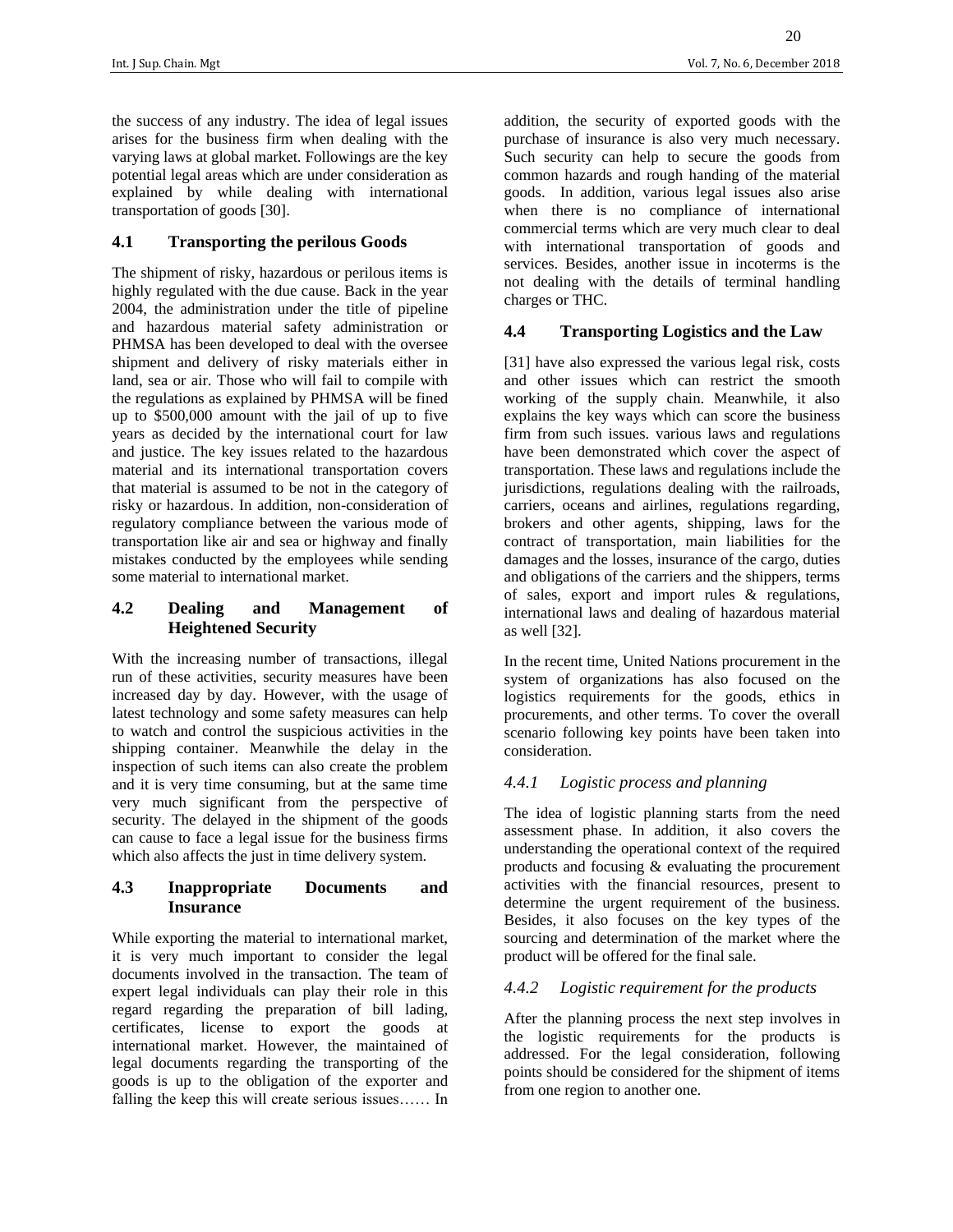- Proper packing and containerization
- Packing and related shipment with proper instructions
- Proper labelling with shipping marks etc.
- Transportation modes and means
- Agents in the importing country
- Key terms involved in the transactions; International commercial terms
- Documents for the shipment
- Insurance during the time of transaction and transportation
- Final receipt of the items

For the proper storage of the goods and its transportation, below table 2 explains the dimensions

and sizes of the container which can reduce the risk of loss, future indemnification of the losses. However, among these points, international commercial terms play their significant role while dealing with the logistics and transportation law at international level. The clear and concise understanding of these terms can provide the opportunity to lower the risk and finally shipment in an appropriate way. It is very much necessary for the procurement officer to familiar with these terms. Table 2 explains the term with its applicability while dealing with the logistics and transportation at international level.

| Terms and<br><b>Abbreviations</b> | <b>Key Usage and Implications</b>                                                                                                                                                                                                                                                                                                                                                                                                                                                                              |
|-----------------------------------|----------------------------------------------------------------------------------------------------------------------------------------------------------------------------------------------------------------------------------------------------------------------------------------------------------------------------------------------------------------------------------------------------------------------------------------------------------------------------------------------------------------|
| <b>FCA</b><br>(Free Carrier)      | International procurement where the supplier of the goods does not arrange transportation.                                                                                                                                                                                                                                                                                                                                                                                                                     |
| <b>CPT</b><br>(Carriage Paid To)  | International procurement where the supplier arranges transportation.                                                                                                                                                                                                                                                                                                                                                                                                                                          |
| <b>DDU</b>                        | Local procurement use.                                                                                                                                                                                                                                                                                                                                                                                                                                                                                         |
| (Delivery Duty)<br>Unpaid)        | International procurement where the UN organization elects the supplier to bear all risks<br>and costs associated with the transport of goods to the country of destination. However,<br>considering the very good all-risk insurance coverage offered under the insurance<br>programme negotiated globally by various UN organizations, it is highly recommended to<br>purchase CPT for all international procurement and have the goods insured under the<br>global insurance programme of the organization. |
|                                   | Note: DDU for international procurement is justified in very few countries where the<br>insurance programme does not provide full coverage (e.g. it excludes war risk).                                                                                                                                                                                                                                                                                                                                        |

#### **Table 2.** International Commercial Terms

For the timely delivery of the products, shipping documents are playing their crucial role and have significant importance. For both suppliers and buyers, shipping documents are very important. The exact length of the shipping documents depends upon the goods and their shipment with the means of transportation. However, from the legal perspective, with the passage of time,

For all the shipments in the world economy, following documents are common

following documents have been emerged over time and every shipment should contain the following:

- Shipment contents
- Weight and volume of the contents
- The point of origin of the products
- Proper pricing of the products
- Evidence for the transport of the goods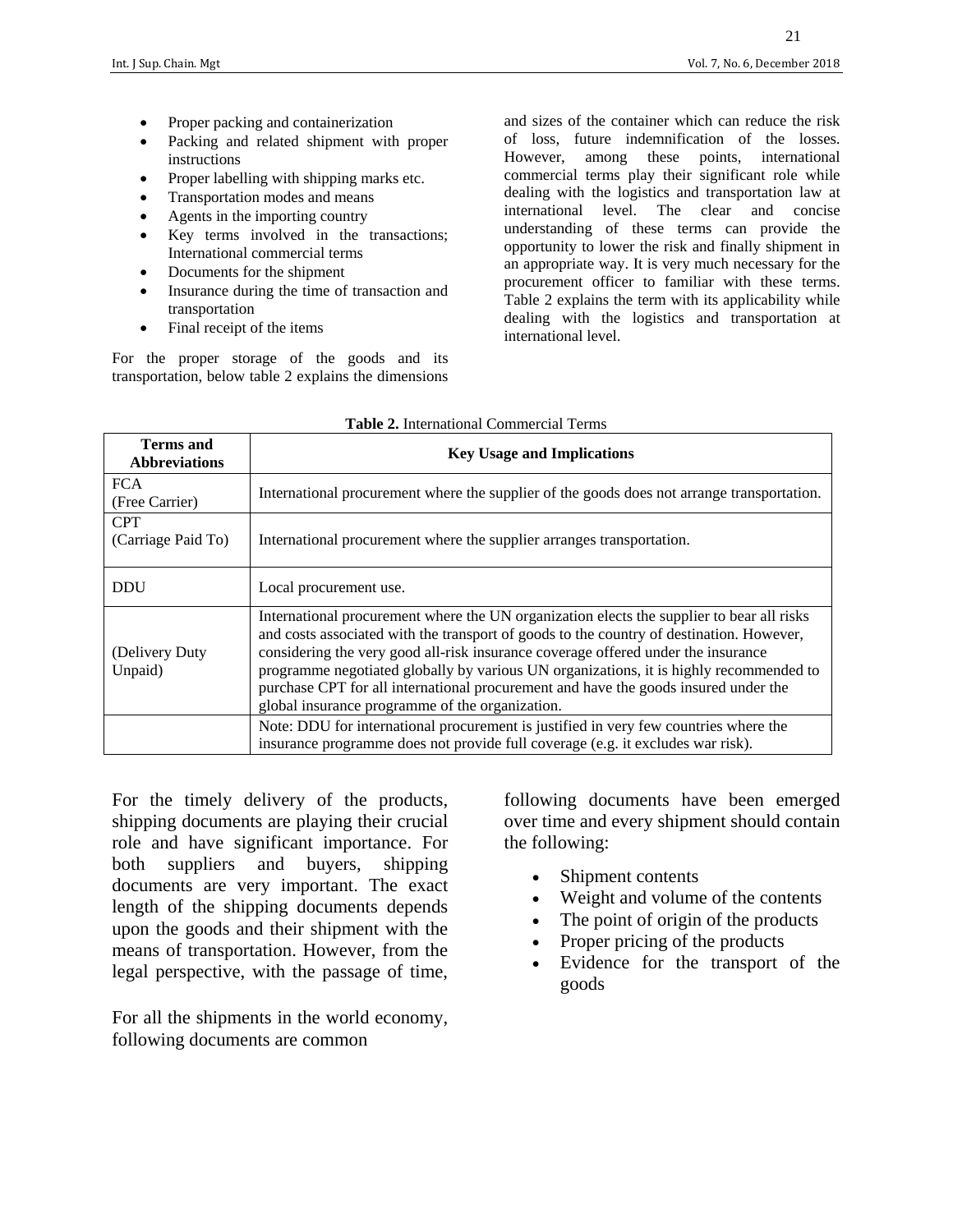| <b>Shipping document</b>                                     | <b>Purpose</b>                                                                                                                                                                                             |  |  |  |
|--------------------------------------------------------------|------------------------------------------------------------------------------------------------------------------------------------------------------------------------------------------------------------|--|--|--|
| Bill of Lading (B/L)                                         | The contract of carriage between the shipper and the carrier, indicating how<br>goods are being shipped and when they will arrive.                                                                         |  |  |  |
| (for sea shipment)                                           | Evidences that the carrier has received the goods for shipment and is<br>conclusive evidence that the goods were shipped as stated.                                                                        |  |  |  |
| Waybill                                                      | Documents ownership to the goods specified (a document of title). It is<br>recommended to specify that the B/L be marked 'clean on board and freight<br>prepaid' (especially when using the CPT Incoterm). |  |  |  |
| (other modes of transport)                                   |                                                                                                                                                                                                            |  |  |  |
| Commercial Invoices and Pro                                  | Describes the goods and indicates their value.                                                                                                                                                             |  |  |  |
| Forma Invoices                                               | Proves the value of the goods.                                                                                                                                                                             |  |  |  |
| Packing lists                                                | Describes the content, total number of packing units, markings, weight and<br>volume of each unit.                                                                                                         |  |  |  |
| Certificates of Origin                                       | Indicates the country of origin or manufacture of the goods and are always<br>issued by a local Chamber of Commerce.                                                                                       |  |  |  |
|                                                              | Required for importation and used for statistical purposes.                                                                                                                                                |  |  |  |
| <b>Gift Certificate</b>                                      | Replaces the commercial invoice and certificate of origin in the case of goods<br>from warehouse or in-kind donations.                                                                                     |  |  |  |
|                                                              | Proves the value of the goods.                                                                                                                                                                             |  |  |  |
| Additional documents required when using a freight forwarder |                                                                                                                                                                                                            |  |  |  |
| Forwarder's Certificate of<br>Receipt                        | Proof that the supplier has handed over goods to the freight forwarder.                                                                                                                                    |  |  |  |
| Freight Invoice                                              | Indicates shipping details and charges.                                                                                                                                                                    |  |  |  |
| <b>Additional documents</b>                                  |                                                                                                                                                                                                            |  |  |  |
| Certificates certifying quality                              | May be required to certify quality.                                                                                                                                                                        |  |  |  |
|                                                              | Usually provided by the supplier.                                                                                                                                                                          |  |  |  |

#### **Table 3. Types of Documents involved in Logistic and Transportation for Legal consideration**

#### **5. Conclusions and Recommendations**

In the recent years, the idea of supply chain and related fields has been emerged over time, due to the advancement of technology. To get the benefit from such advancement, market trends all time put pressure on the companies and the business firms to get better technology over time. However, various legal issues are involved in the field of logistics and transportation which are the core component in overall supply chain management. Meanwhile, business firms are legally bound to follow the latest trends and legal points involve in both logistics and transportation. For this purpose, the role of operational research is very much significant. In addition, the idea of logistics and transportation laws in the form of transporting the perilous goods, dealing and management of heightened security, and inappropriate documents and insurance are core points to discuss. However, the idea of logistics and transportation laws as explained by UN procurement program are core to address which covers the title of logistic planning, international commercial terms and list of legal documents involved in this regard. However, besides the complexes and legal issues, following recommendations can be adopted. At first, the better and wider adoption of transportation management system. At second, usage of autonomous drones and vehicles can restrict the human interaction in the global market with the fast tracking of the products. Putting the minimum intervention of the humans can reduce the legal constraints in this regard.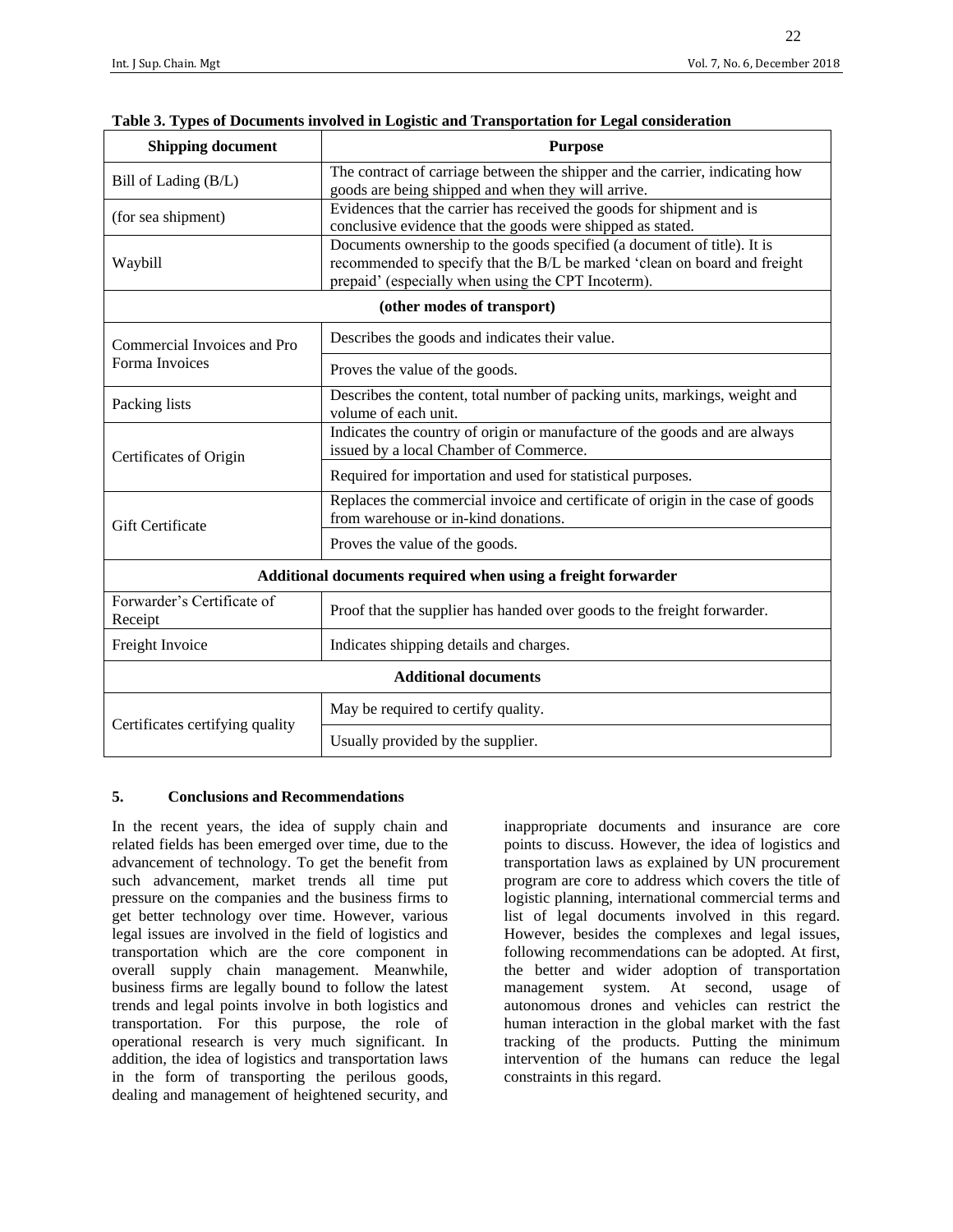## **References**

- [1] Fisher, M., et al., *Configuring a supply chain to reduce the cost of demand uncertainty.* Production and operations management, **6**(3): p. 211-225., 1997.
- [2] Cooper, M.C., D.M. Lambert, and J.D. Pagh, *Supply chain management: more than a new name for logistics.* The international journal of logistics management,. **8**(1): p. 1-14., 1997.
- [3] Buurman, J., *Supply chain logistics management*.: McGraw-Hill., 2002.
- [4] Christopher, M., *Logistics & supply chain management*.: Pearson UK., 2016.
- [5] Harland, C., R. Brenchley, and H. Walker, *Risk in supply networks.* Journal of Purchasing and Supply management, **9**(2): p. 51-62., 2003.
- [6] Tan, K.C., *A framework of supply chain management literature.* European Journal of Purchasing & Supply Management, **7**(1): p. 39- 48., 2001.
- [7] Snehota, I. and H. Hakansson, *Developing relationships in business networks*.: Routledge London., 1995.
- [8] Håkansson, H. and I. Snehota. *The burden of relationships or who's next*. in *IMP Conference (11th)*.. IMP., 1995.
- [9] Emery, M.J., *Customer Needs and Expectations.* Leadership Competencies for Clinical Managers: The Renaissance of Transformational Leadership,: p. 113., 2006.
- [10] Tsai, W.-H., W. Hsu, and T.W. Lin, *New financial service development for banks in Taiwan based on customer needs and expectations.* The Service Industries Journal, **31**(2): p. 215-236., 2011.
- [11] Márquez, F.P.G., I.P.G. Pardo, and M.R.M. Nieto, *Competitiveness based on logistic management: a real case study.* Annals of Operations Research, **233**(1): p. 157-169., 2015.
- [12] Feng, F. and D. Kiely, *Logistic management of gaming supplies for gaming establishments*., Google Patents., 2018.
- [13] Omary, Z.D. and E.A. Kalinga, *Assessing Users' Satisfaction with Tanzanians' Public Health Supply Chain Electronic Logistic Management Information System.* Journal of Health Informatics in Developing Countries, **11**(2)., 2017.
- [14] Cavico, F. J., Mujtaba, B. G., Muffler, S., Samuel, M., & Polito, N. M. Restaurant Liability for Contaminated Food and Beverages Pursuant to Negligence, Warranty, and Strict Liability Laws. Global Journal of Social Sciences Studies, 3(2), 63-100., 2017.
- [15] Schorsch, T., C.M. Wallenburg, and A. Wieland, *The human factor in SCM: introducing a meta-theory of behavioral supply chain management.* International Journal of Physical Distribution & Logistics Management,. **47**(4): p. 238-262., 2017.
- [16] Bala, K., *Supply chain management: Some issues and challenges-A Review.* International Journal of Current Engineering and Technology, **4**(2): p. 947-953., 2014.
- [17] (CSCMP), C.o.S.C.M.P. 2018 [cited 10-08-18]; Available from: [https://cscmp.org/.](https://cscmp.org/),2018.
- [18] Nawaz, F., Iqbal, M. M., & Bashir, S. Effect of Media Transportation and Advertising Transportation on Customers Responsiveness. International Journal of Business, Economics and Management, 3(12), 188-197., 2016.
- [19] Bowersox, D.J., D.J. Closs, and T.P. Stank, *Ten mega-trends that will revolutionize supply chain logistics.* Journal of business logistics, **21**(2): p. 1., 2000.
- [20] Maloni, M.J. and W. Benton, *Supply chain partnerships: opportunities for operations research.* European Journal of Operational Research, **101**(3): p. 419-429., 1997.
- [21] Vidal, C.J. and M. Goetschalckx, *Strategic production-distribution models: A critical review with emphasis on global supply chain models.* European journal of operational research,. **98**(1): p. 1-18., 1997.
- [22] Lambert, D.M., M.C. Cooper, and J.D. Pagh, *Supply chain management: implementation issues and research opportunities.* The international journal of logistics management, **9**(2): p. 1-20., 1998.
- [23] D'Amours, S., M. Rönnqvist, and A. Weintraub, *Using operational research for supply chain planning in the forest products industry.* INFOR: Information Systems and Operational Research, **46**(4): p. 265-281., 2008.
- [24] Owagbemi, G. O. Assessing the Relocation of Adekunle Ajasin University to Akokoland on Transportation System and Rural Development in Ondo State. Humanities and Social Sciences Letters, 6(2), 51-58., 2018.
- [25] Sell, S.P.D., *Introduction to supply chain management.* 1999.
- [26] Mangan, J., C. Lalwani, and C.L. Lalwani, *Global logistics and supply chain management*.: John Wiley & Sons., 2016.
- [27] Beamon, B.M., *Measuring supply chain performance.* International journal of operations